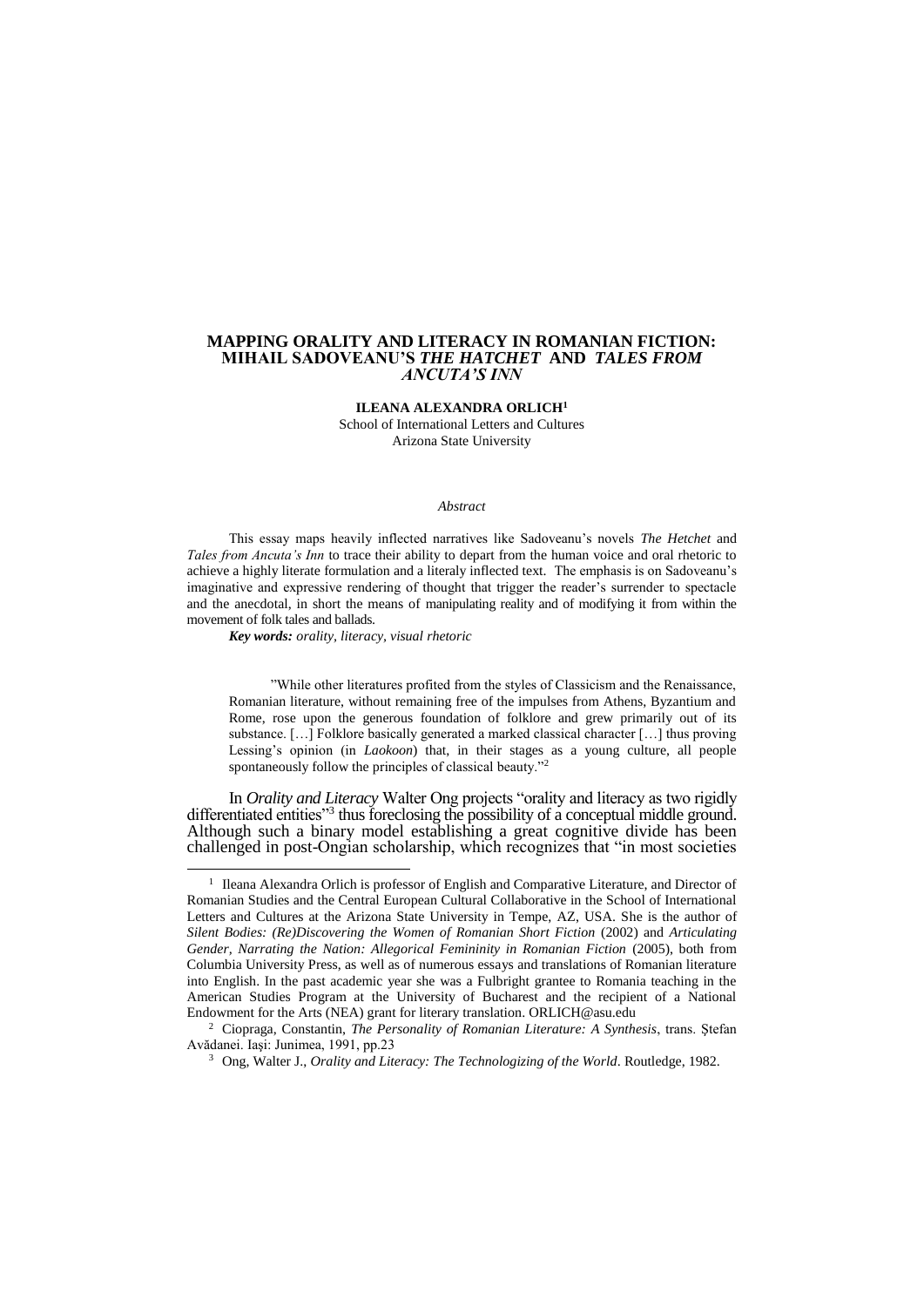there is an overlap and a 'mix' of [oral and literate] modes of communication,"<sup>4</sup> the quality, content and form of storytelling vis-à-vis a fusion of orality and literacy have not wholly been addressed in the case of specific national narratives.

By postulating two epistemic systems, one oral and the other literate, this essay proposes to examine the literate episteme not as the polar opposite of the oral episteme but as a union and evidence of a single, harmonious discourse that has emerged in Romanian literature from the human capacity to depart from a particular way of knowing. As I intend to demonstrate, oral (generated through voice) and literate (articulated through the written word) cultures have collectively generated in Romanian fiction "an increasingly articulated introspectivity," one that allows the fictional psyche to open "as never before not only to the external objective world quite distinct from itself but also to the interior self against whom the objective world is set"<sup>5</sup> Finally, my purpose is to show that since the 1800s, when the magazine *Dacia literară* [Literary Dacia] called for original literary works inspired by a largely oral folk culture, Romanian literature began turning consistently toward ballads, tales, and legends rooted in rural communities and circulated through oral tradition, and focused on transforming them into literary themes and mythic archetypes that captured the cultural landscape in the new configurations of high literature.

Relying on the example of the nineteenth century when all great Romanian writers and poets, from the revered poet Mihail Eminescu onward, integrated in their work folk values and oral creations, twentieth-century literary critics, beginning with Nicolae Iorga were united in asserting that folk (oral) culture played an essential role in the genesis of a national Romanian literature<sup>6</sup> Even literary luminaries like Emil Cioran, who had taken the path of exile to France, professed attachment to the folk-inspired culture of their native country. In what may be considered a eulogy to his adoptive Paris, Cioran stated:

"I did not insult you by thinking of another homeland, I did not abase myself for seeking ecstasy in my roots or in the nostalgias of blood. I silenced in my blood the rumblings of generations of plowmen bent over the stilt and no lament of a Danube peasant comes to trouble the minuet of doubt that your clouds are dancing. I folded the pride of my wanderings into your absence of homeland, and my despair – hymn against time – adorns itself with a bloodied halo."7

Continuing this cultural model in the more recent, Communist era of the second half of the twentieth century, critics like Ion Dodu Bălan emphasized

<sup>4</sup> Brian V. Street, *Literacy in Theory and Practice*. Cambridge: Cambridge UP, 1984, pp.110.

<sup>5</sup> Ong, op.cit, pp.105.

<sup>6</sup> Iorga, Nicolae, *Istoria Literaturii Romane in secolul al XVIII-lea*, 1901, 2 vols. Bucharest: Minerva, 1901

<sup>7</sup> Cioran, Emil. *Breviaire de vaincus*,1940-44, [Breviary of the Defeated], trans. Alain Paruit, Paris: Gallimard, 1993, pp.93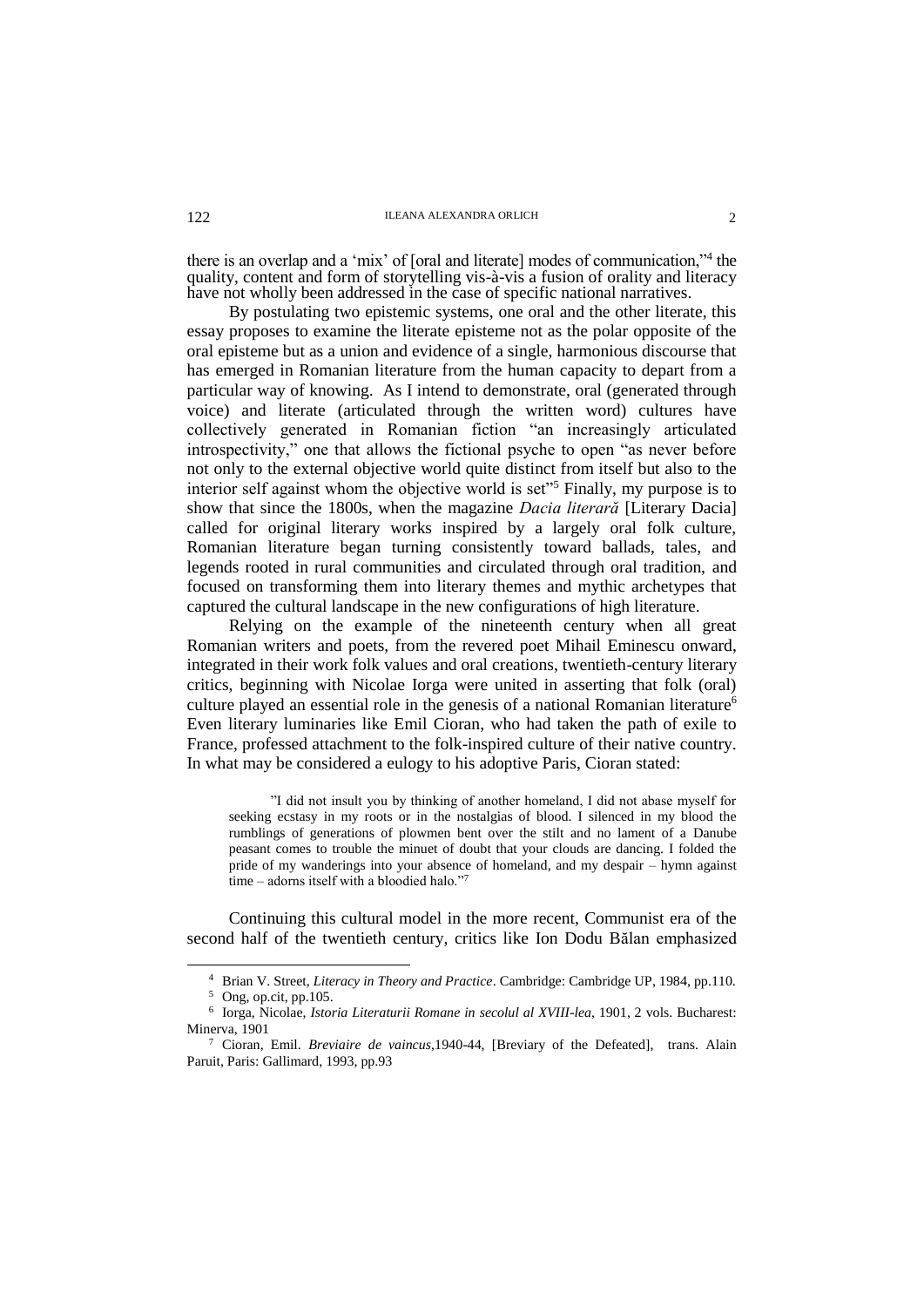once again the notion of an organic Romanian literature nourished by folk traditions. In his *Concise History of Romanian Literature*, Bălan points out that "For several centuries, the Romanians' specific artistic and literary expression that have survived all hardship were embodied in folk art and folklore, crystallizing the essential elements of Romanian spirituality, and subsequently handed down to the cultured arts and literature"<sup>8</sup>. Bălan's claim, shared by other critics like Ciopraga, (see the epigraph), argued that Romanian folklore "held the place of humanism and classicism" during the earlier times<sup>9</sup>.

Valorizing to the highest degree the epic potential of folk ballads, folk motifs and typology, Mihail Sadoveanu's novels *The Hatchet* (1930) and *Tales from Ancuţa's Inn* (1928) move from the tangible orality of Romanian folklore to the conceptualizing lenses of literacy contoured by their engagement with the written word, and thus prohibit any possibility of categorizing these systems as exclusive. Quite to the contrary, the oral epistemes of the ballad *Miorita* The Ewe Lamb] and of the folk types and core beliefs of a primitive Romanian culture, emerge in *The Hatchet* and *Tales from Ancuţa's Inn* as fundamental and inextricable elements in the shaping of and engagement with the literate epistemes of Sadoveanu's novels.

The numerous characteristics of orally sustainable thought present in these two narratives include, among others, a strong disposition toward conservation of Romanian cultural values and traditionalism focused on the preservation of the status quo, a fulfillment of readers' expectations that forecloses ambivalent or open endings, and a collective social orientation that encourages imitative and redundant structures with no concept of plagiarism. In this context, the interface Romania's most enduring cultural text. In *Destinul culturii româneşti [The Fate of Romanian Culture]*, Mircea Eliade states that Romania has only two legends of its own, *Mioriţa* and *Master Builder Manole*, each preserved in "lyrical and ballad masterpieces"<sup>10</sup>. Of the two, Eliade singles out *Mioriţa* as a piece that belongs most specifically to Romania, since the *Master Builder Manole* legend also has variants throughout the Balkan region, in Macedonia, Bulgaria, and Greece and possible origins in the Thracian myth of Orpheus. In "*The Mioriţa*: An Introduction in the Form of a Memoir," Ernest H. Latham describes the *Mioriţa* "as the great defining ballad of the Romanian personality and culture, ranking in Romanian self-consciousness with the *Iliad* and the *Odyssey* for the Greeks, *Beowulf* for the Anglo-Saxons, the *Lay of the* 

<sup>8</sup> Bălan, Ion Dodu, *Concise History of Romanian Literature*, trans. Andrei Bantaş, Bucharest: Editura enciclopedică şi ştiinţifică, 1981.

<sup>9</sup> Ciopraga, Constantin, *The Personality of Romanian Literature: A Synthesis*, trans. Ştefan Avădanei. Iaşi: Junimea, 1991, pp.8

<sup>&</sup>lt;sup>10</sup> Eliade, Mircea, *The Fate of Romanian Culture*, trans. Bogdan Ștefănescu București: Editura Athena, 1995, pp.25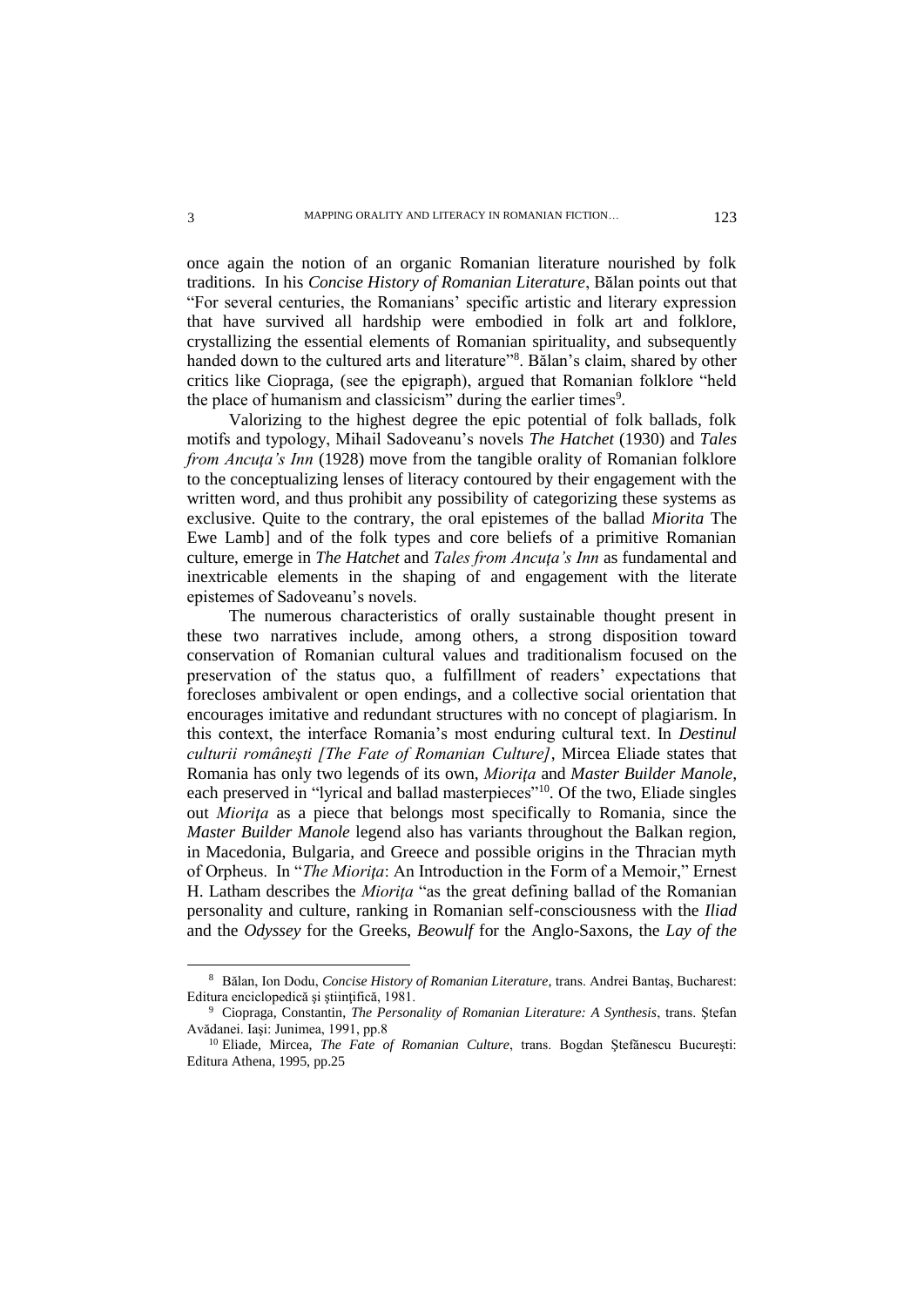*Host of Igor* for the Russians, the *Ballad of Kosovo* for the Serbs, *El Cid* for the Spanish, or the *Nibelungenlied* for the Germans."<sup>11</sup>

Viewed against the background of folk tradition, Sadoveanu's *The Hatchet*<sup>12</sup> captures the genius of folk culture, whose elemental forces determine the novel's system of images and artistic outlook on the world. Told and retold in countless versions, usually of about 123 short lines, *Miorita* is a nostalgic, lyrical tragic story of a shepherd murdered by his traveling companions, two other shepherds who envy his wealth and kill him so that they can take ownership of his sheep. Even though he is forewarned by his beloved ewe lamb that he will be killed, the young shepherd accepts his destiny unquestioningly and begs the faithful ewe lamb to tell the other two shepherds to have him buried in the meadows near his sheep, so that he may be close to his beloved woods, the birds and the stars. He then asks the ewe lamb to urge everyone not to speak of his death but rather to tell everyone – especially his teary-eyed mother who will be looking for him – that he married a prince's daughter at heaven's gate.

In a country long troubled by external conquerors and internal conflicts like Romania, the ballad *Mioriţa* may well be understood as a primeval myth infused with the pastoral origin of the Romanian people, as well as the drama of its cosmic destiny. Having to take refuge from the threats presented to the country's borders by escaping to its mountains and forests, Romanians are close to a nature they consider a sanctuary. According to Mircea Eliade, the Romanian spirit is rooted in a mystical existence of reunion with nature and its contemplation, a condition which entails disregarding or ignoring history's temporal dimensions, but remaining conscious of one's own spiritual eternity. In his study *Zamolxis, the Vanishing God<sup>13</sup>* Eliade sees the shepherd's acceptance of death in the Miorita ballad not as a capitulation but rather as an acknowledgement of higher cosmic laws: the shepherd converts his imminent death into a mystical reunion with a cosmic world, a magic wedding that gives meaning to an incomprehensible historical destiny. Expanding on the philosophical dimensions of the *Mioriţa* ballad, Lucian Blaga, one of Romania's greatest poets and philosophers, defines in *Spaţiul Mioritic* ([Undulated Space],  $1923$ <sup>14</sup> the concept of the Mioritic space as delineating the specific geography of the Romanian poetic imagination and as a national archetypal style expressing the Romanian ethos of resignation in the face of an

<sup>11</sup> Ernest H. Latham. *Mioriţa: An Icon of Romanian Culture*, Iaşi: The Center for Romanian Studies, 1999. Quotations from the *Mioriţa* ballad are from this bilingual edition.

<sup>12</sup> Sadoveanu, Mihail, *The Hatchet*, trans. Eugenia Farca, *Classics of Romanian Literature*, Volume III. New York: East European Monographs, 1991. All quotations are from this edition.

<sup>&</sup>lt;sup>13</sup> Eliade, Mircea, *Zamolxis, the Vanishing God*, trans. Willard Trask, Chicago: U of Chicago UP, 1972.

<sup>14</sup> Blaga, Lucian, *Spaţiul Mioritic*. *Trilogia culturii* [The Trilogy of Culture]. Bucureşti: Editura pentru Literatură Universală, 1969, pp.119-31.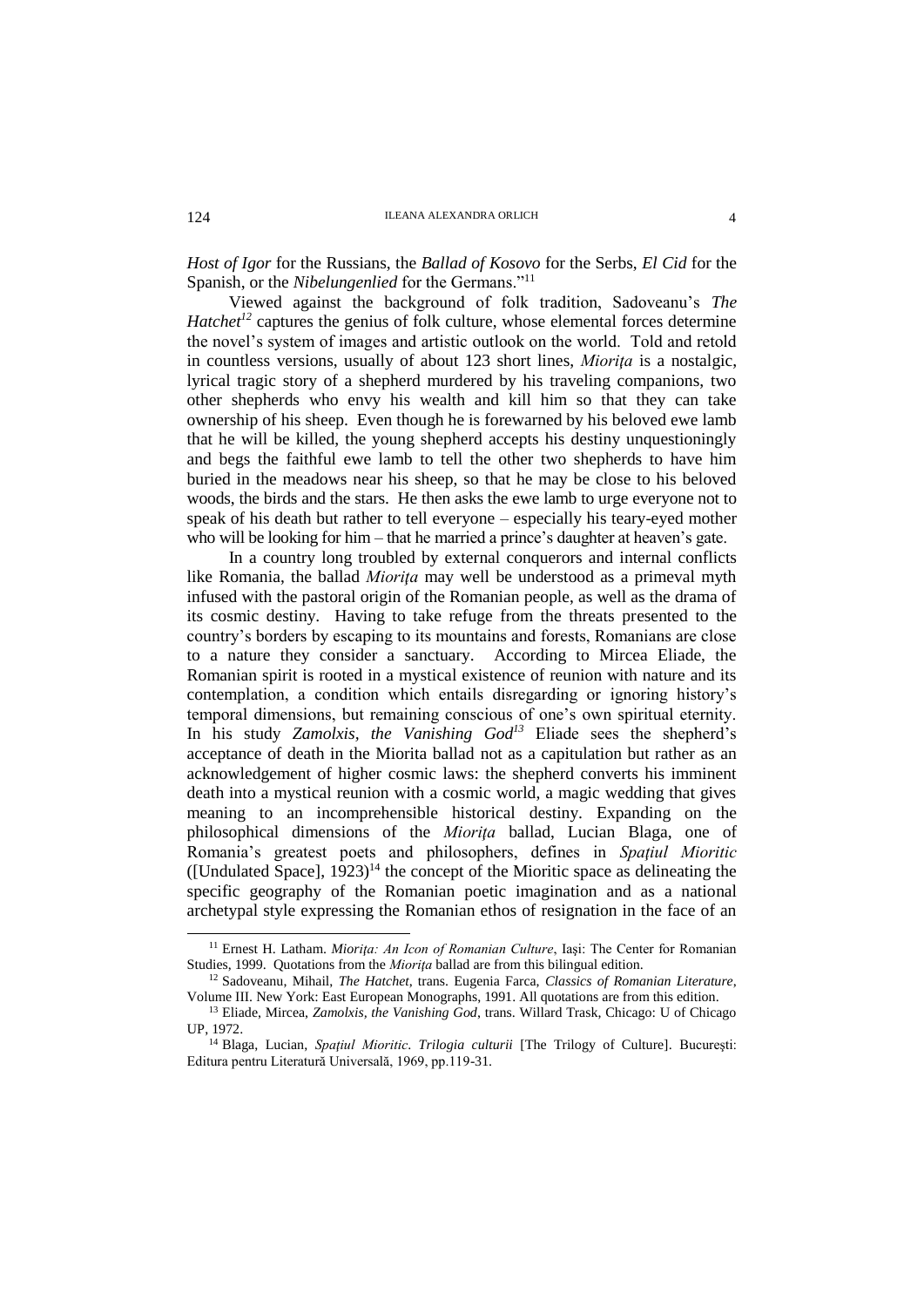oppressive historical destiny. As one recent historian of the Romanians, Vlad Georgescu summarizes it, *Miorita* is "a philosophical attempt to explain the Romanian spirit through the Romanian landscape, which Lucian Blaga saw as the stylistic matrix of Romanian culture."<sup>15</sup>

Turning the ballad's rhythmical pattern into a crisp prose style, *The Hatchet* reconstructs the centuries' old *Miorita* in the novel's plot as it tells the story of Nechifor Lipan, a well-to-do shepherd from the village of Măgura, who is murdered by two other shepherds, Ilie Cutui and Calistrat Bogza, while the three men are journeying together toward the land where Nechifor wishes to leave his sheep for the winter. In Sadoveanu's story, however, Nechifor Lipan is the victim of a wicked plot and unexpectedly struck by the murderer, Calistrat Bogza, with a hatchet, from the back, while the other shepherd, Ilie Cutui, is keeping watch. Nechifor's body is then left to rot underneath a mountain ravine, prey to wild beasts and sinister ravens<sup>16</sup>.

Worried that her husband is not returning home as he usually does after selling his sheep or taking them to warmer lands for the winter, Nechifor's wife, Vitoria, decides to leave their home village of Măgura high up in the mountains to look for him. Accompanied by her son, Gheorghiţă, she plans to trace Nechifor's steps, as she is reasonably sure, in spite of the assurances of the village priest, that her husband is long dead, murdered by thieves whom she wishes brought to justice. *The Hatchet* is thus her story, from the moment when she embarks on the long journey at the beginning of spring to the moment when she cleverly identifies both her husband's murderer and his accomplice, far away from her village home but near the very site of the heinous crime that she manages to piece together ingeniously more than a year later.

Although it does not borrow its storyline from the *Mioriţa*, *Tales From Ancuţa's Inn<sup>17</sup>* also articulates in its narrative space the *Mioriţa* ballad. Played during a stop at the inn by a traveling blind beggar on his bagpipes, the sorrowful tune of the *Mioriţa* ballad provides yet another aspect of the cultural dimension of orality. Serving this time as a document of the Romanian people's national identity, the ballad is used here as a multicultural property of all Romanians from the historically divided provinces, who are represented in the

<sup>15</sup> Georgescu, Vlad, *The Romanians: A History*, ed. Matei Călinescu, trans. Alexandra Bley-Vroman. Columbus: Ohio State Press, 1991, pp. 205.

<sup>&</sup>lt;sup>16</sup> Sadoveanu himself once described how he was inspired to write the story: while traveling around the country on a very hot day, he stopped at an inn to rest and to eat. At a nearby table he heard two policemen talking about a shepherd who had been killed and speculating as to who the murderer might be. The incident, which made Sadoveanu recall the *Mioriţa* plot, cast a retrospective light on the old folk ballad, which found in *The Hatchet* its greatest literary expression.

<sup>&</sup>lt;sup>17</sup> All quotations are from *Tales from Ancuta's Inn*, trans. Ileana Orlich, Bucharest: Editura Institutului Cultural Roman, 2004. The *Tales* will be the shortened form of the novel's full title by which I will identify *Tales from Ancuţa's Inn*.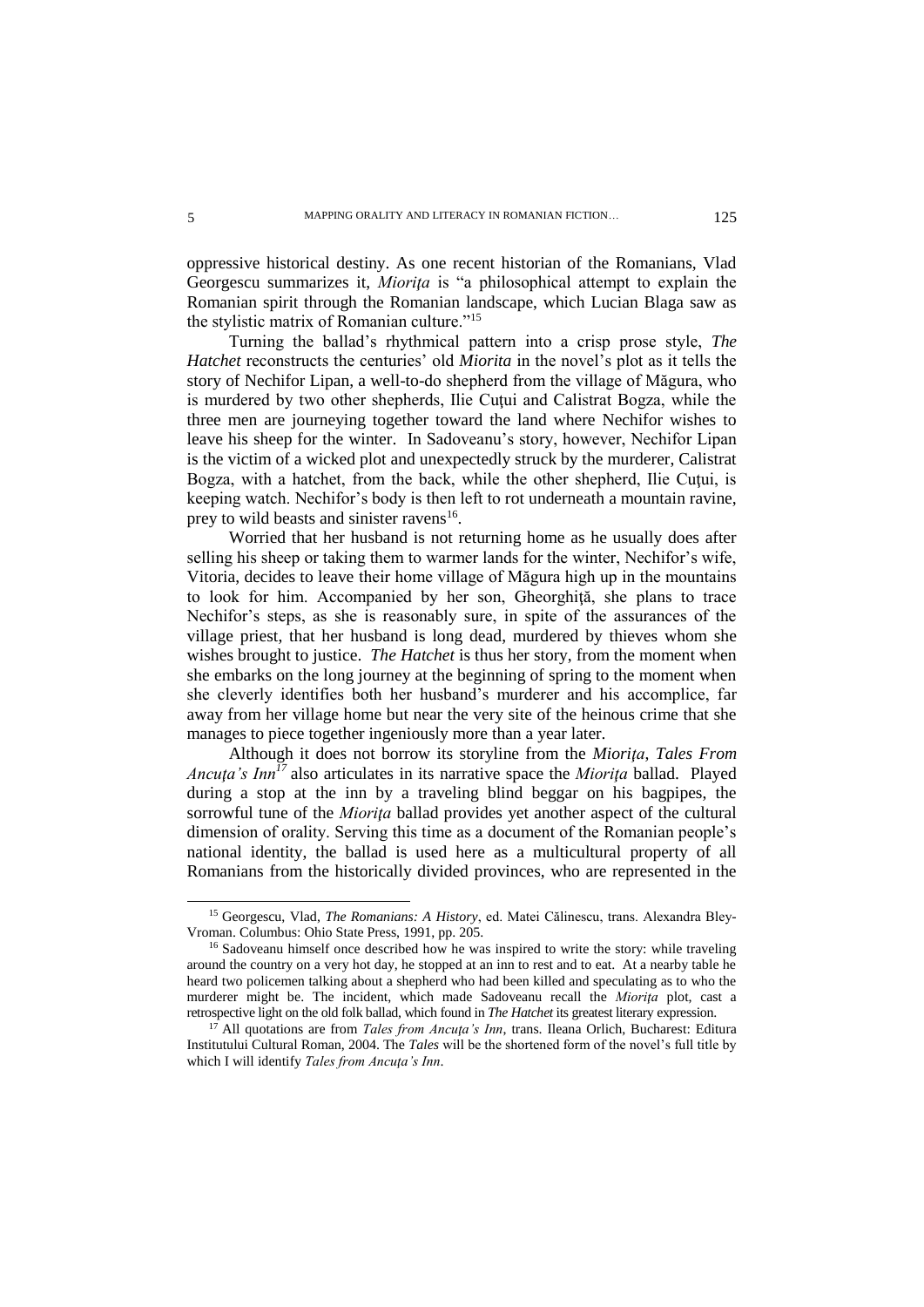## **ILEANA ALEXANDRA ORLICH** 6

ballad's verses by the three shepherd-protagonists: one is a Moldavian, the other a Wallachian (Vrancean), and the third a Transylvanian (Ungurean)<sup>18</sup>. While accommodating regionally specific accounts, this adaptation of the *Mioriţa* retains common narrative elements with other versions, such as the minimal action plot, superficial psychological representation of the murdered shepherd's passive attitude towards his own death, and the certain symbolic attributes and characteristics of Romanian morality, philosophy and artistic sensibility that allow a crosscultural recognition of the tale in all Romanian communities<sup>19</sup>. As a testimony to the ballad's strong cultural appeal, when the blind beggar sings the *Miorita*, all the travelers at the inn listen in rapture to its melancholy tune, which is to them a moving emotional experience and one that is being renewed with every chance they get to hear it.

Since, as Benedict Anderson has pointed out, European nations were created around well-known myths and legends, like those of Roland, Boadicea, Vercingetorix, etc.<sup>20</sup>, the narratives told in the *Tales*, like the *Mioriţa* ballad, stem from a narrative consciousness which in turn confers a sociological solidity upon the iconographic characters of the *Tales*. Each of the storytellers seeking shelter and merriment at Ancuta's Inn portrays in turn a protagonist firmly entrenched in a specific social milieu – a village, a small town, the Prince's court, etc. – that provides an analogous construct for both the narrative world of the inn and the symbolic space of the inn signifying the nation.

For although the narrative matrix of the stories presents a veritable *tour d'horizon*, it does not offer *un tour du monde*. Drawing on folk stories that stem from a collective past and portray iconographic characters, the stories told at the inn form a homogenized amalgam, an imagined community that corresponds to Herder's notion of *Volk* and is analogous to the process of the building of the nation through myth-making and fabulation.

From the very beginning, the opening lines that describe the inn and its surroundings echo the specific tendency of the Romanian oral folk tales to treat the fantastic "realistically, with great deal of rural local color"<sup>21</sup>:

<sup>&</sup>lt;sup>18</sup> The unification of Wallachia (home province of the shepherd from Vrancea) and Moldovia in 1859 ended with national unification in 1918 when Transylvania (home to the Ungurean shepherd) was reunited with the other Romanian provinces in the aftermath of World War I.

<sup>&</sup>lt;sup>19</sup> For an excellent critical commentary of the ballad, its history and cultural background, as well as an exquisite English translation complete with beautiful pictures illustrating the ballad's lines, see Ernest H. Latham, *Mioriţa: An Icon of Romanian Culture*, Iaşi: The Center for Romanian Studies, 1999.

<sup>20</sup> Benedict Anderson, *Imagined Communities. Reflections on the Origins and Spread of Nationalism*. London: Verso and New Left Books, 1983.

<sup>21</sup> Călinescu, George, *Istoria literaturii române de la origini până în prezent*, Bucharest: Fundaţia Regală pentru Literatură şi Artă, 1941.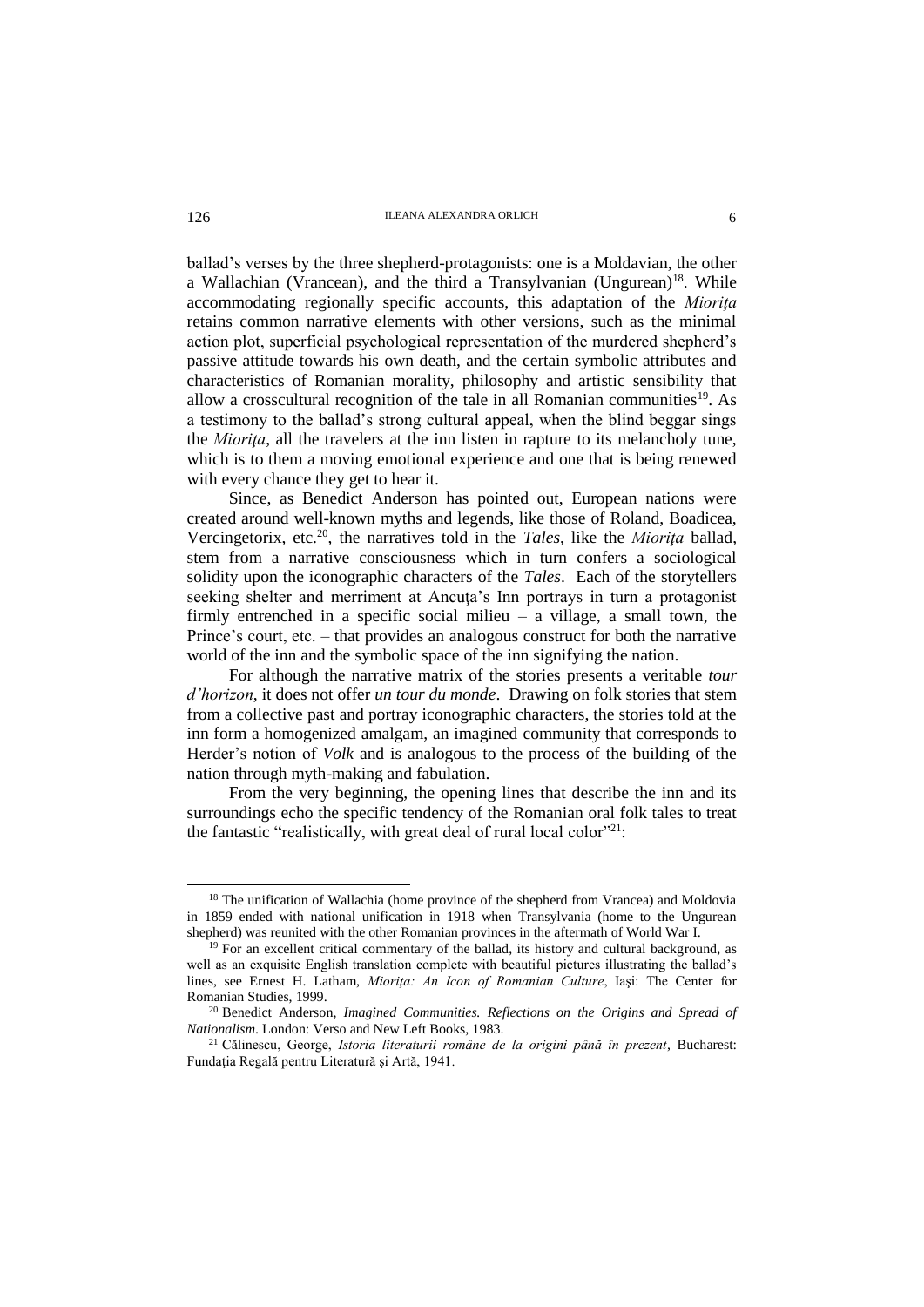"One golden autumn I heard many a tale at Ancuţa's Inn. But that was long ago, during the year in which such awful rains fell on St. Elijah's Day that people said that they had seen a black dragon up in the clouds over the overflowing water of the Moldova River. They also saw some birds, the like of which had never before been seen, whirl in the storm and sail towards the East. And *Moş* Leonte, consulting his almanac and explaining the signs of Emperor Heraclitus, showed that these birds, whose feathers were the color of frost, had been borne hither by the winds that rose from the islands at the edge of the Earth and foretold war between Empires, as well as an abundant grape harvest.

And the White Emperor did indeed throw his Muscovites against the pagan world, and, that the stars should fulfill their prophecies, God gave such abundant crops to the vineyards of Lower Moldavia that the vintners didn't have enough barrels for their wine, and the carters from our parts set out to bring the wine to the mountains. Then came the time for revelry and story-telling at Ancuta's Inn."<sup>22</sup>

As travelers' and locals' "convoys of carts rumble along outside incessantly ... true masters roast[ed] choice cuts of ram and veal, or grill[ed] fish fresh from the Moldova River ... and folk musicians played and sang inside ceaselessly ... and the men drinking smashed so many mugs and jugs," men gather to tell stories associated with ethnographic epics or factual events, current or past. The oldest of the travelers stopped at the inn, the astrologer *Mos* Leonte<sup>23</sup> gives the following account:

"Ever since I could remember, from the time of the Ancuţa of the past, we, in these parts, have been used to sitting and talking things over, paying homage to the wine of the South at the same time. And while enjoying this most excellent drink, we listen to stories of the past. In my opinion, ... there isn't another inn like this to be found anywhere, no matter how much you'd travel the Earth."<sup>24</sup>

The stories are precisely deliniated and, in spite of the differences in tone and narrative register, they affirm an ethnically and culturally identifiable space and a collective portrait of the Romanian community. In this sense, the *Tales* reaffirms the notion that, beyond political and economic considerations, a nation recommends itself through processes of cultural identification that hold a people together and enable it to survive through storytelling. Identifying themselves with the Romanian people, the travelers at the inn foreground in their stories a performative discourse whose oral inflections mix folkloric realism with gothic fantasy and archaic myth with the actuality of the raconteurs' own time. As the storytelling experience unfolds itself, in keeping with orally inflected participation, the travelers comment publicly on the narrative as it proceeds and then show signs of engagement through a respectful silence. And so, oral

<sup>&</sup>lt;sup>22</sup> Tales from Ancuta's Inn.

<sup>&</sup>lt;sup>23</sup> The word *Mos*, followed by a man's name, is a polite form of address in the rural areas of Romania, the equivalent of Old Man in English-speaking communities.

<sup>24</sup> *Tales from Ancuţa's Inn*, pp. 36-37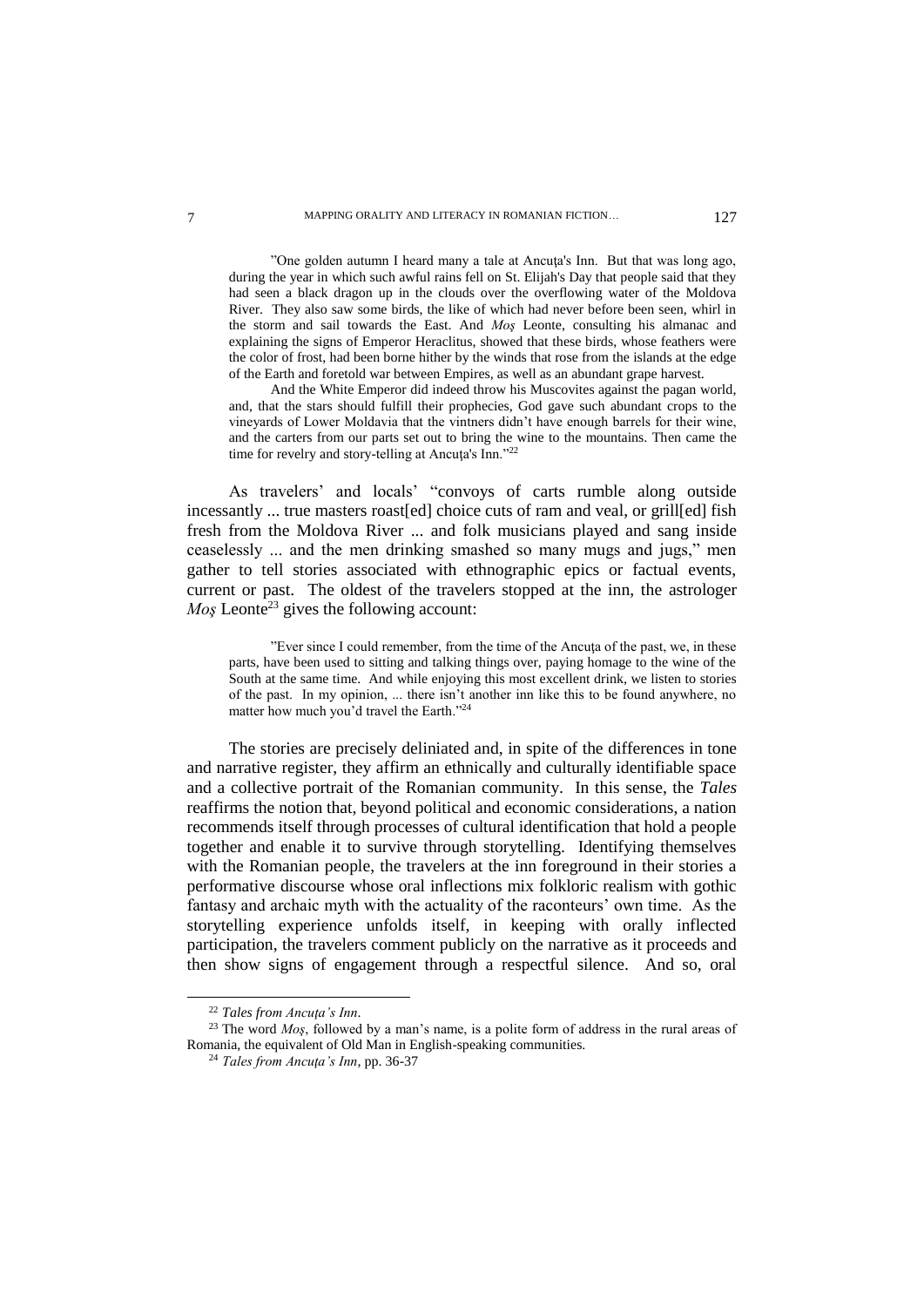articulations give way to spectatorial quietude, to a reverential silence that allows for the meditative distance required to obtain the emerging engagement with a literately inflected text and the overarching discourse vision benefiting the readers of the *Tales*.

Orality helps explain why characters in both *The Hatchet* and *Tales* are flat and amplified mainly from a visual, frontal perspective. In a photographlike portrait, Vitoria Lipan appears with "her hazel eyes, in which the chestnut glint of her hair seemed to be reflected, held a faraway look. The spindle [in her hands] spun diligently as of its own accord ... Engulfed as in the darkness of night, her keen, still youthful eyes continued to scan the unexplored horizon."<sup>25</sup> With his "black mustache, those eyes with slanting eyebrows, [and] his squarely-built, broad-shouldered figure<sup>"26</sup> her husband, Nechifor, seems another embodiment frozen in time of the doomed shepherd in the *Miorita* ballad smiling melancholy upon us from a faraway realm.

Similarly, in the *Tales* the structuring of the narrative around the travelers' portraits satisfies a primitive set of aesthetic expectations suited to the time and location of the stories and storytelling. Like wall paintings found on the walls of Moldova's painted monasteries, the storytellers direct the readers' gaze outward to the created world (of which they come to form a part) and not inward to their individual psyche. The unity of the *Tales* is built upon the assembled company of travelers, with the narrator actually a part of the social order that he describes and a means for the reader of entry into it. Once inside, the reader can easily recognize each of the travelers at the inn from the description which relates to their countenance and their identifiable attire: the Merchant who "wore a fur cap and coat and [whose] beard was tidy, neatly cut and rounded with scissors … beaming all over his full and jovial face – the face of a man who had always eaten plentifully"<sup>27</sup>; the blind beggar, "with his expressionless face, framed in its wild beard, [and] dressed like a mountaindweller, with a little black hat, the white costume of his people, and a sheepskin cloak clasped only at the shoulder"<sup>28</sup>; or the unforgettable Captain Isac "with a swarthy face, a short mustache and a rounded beard, an aquiline nose and dark eyebrows that still held the traces of virile beauty, although his right cheek was crumpled under the dry eye-socket permanently set in a mask of agony, while his live eye, large and dark, merely stared down into the black well of the past; he wore high boots of Russian leather and a tunic of blue woolen cloth with

<sup>25</sup> Sadoveanu, Mihail, *The Hatchet*, pp. 5

<sup>26</sup> Sadoveanu, Mihail, *The Hatchet*, pp. 6

<sup>27</sup> Sadoveanu, Mihail, *Tales from Ancuţa's Inn,* pp. 91

<sup>28</sup> Sadoveanu, Mihail, *Tales from Ancuţa's Inn,* pp. 103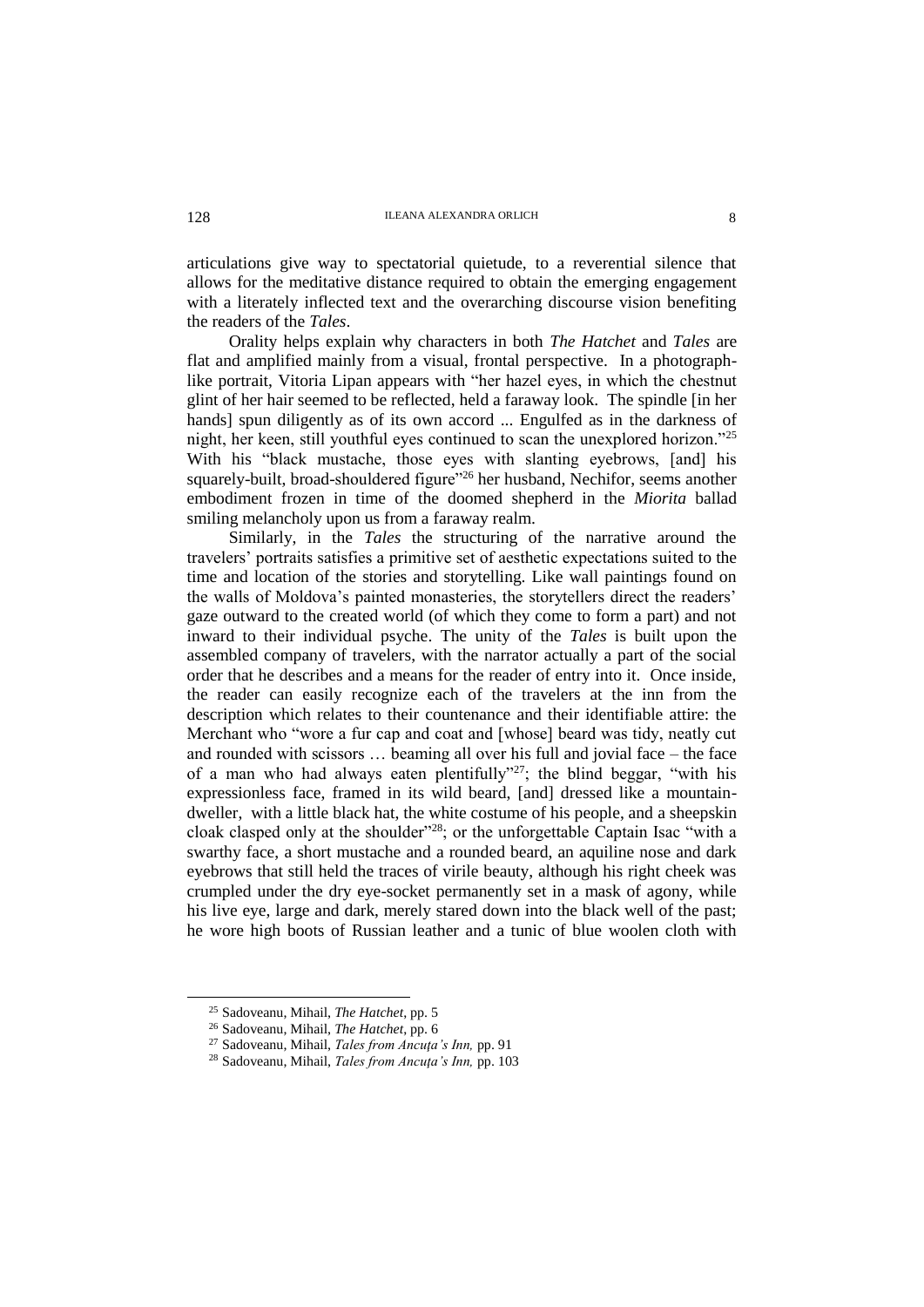round silver buttons, held at this side a yellow leather bag, and there were pistols in his holster."<sup>29</sup>

In both works actions are outwardly oriented and housed in a Manichaean universe in which ritual, inflated violence and melodrama occupy center stage.

In *The Hatchet*, where such manifestations abound, when Nechifor is found, the degradation suffered by his body hurled into the void of the ravine by the murderers and his roaming spirit "risen every night to his feet, clad in the rug"<sup>30</sup> must be transformed into regenerating value and overcome through ritual into a new birth. At the murder site and during the burial, folk tradition dictates the need to set right the dead man's impious end and to glorify the deceased. After being removal from the ravine, Nechifor's bones are sanctified through the funeral rites. That process, which includes strong elements of dramatic display, such as the washing of the bones, the crying of the hired mourners, and the priests' sprinkling of the bones with holy water, resembles an elaborate spectacle, with specific roles to be performed by all participants, from the widow to the mourners.

Marking the final moment in the ritual of the dead, the commemorative feast Vitoria gives immediately after the funeral service celebrates Nechifor's luminous memory and his cosmic transformation into an incandescent, positive force in afterlife – something not that much different from the celestial glory the young slain shepherd in the *Mioriţa* ballad envisions for himself when he asks the little ewe lamb to present his death to his mother as a wedding to a heavenly princess. By contrast with the glorified deceased, the two murderers, Calistrat Bogza and Ilie Cutui, degrade the ceremonial and ensuing feast through their mere physical presence. Added to their excessive drinking, their appearance – one "of a small build and swarthy, the other burlier and with a harelip"  $31$ conveys their grotesque<sup>32</sup>, debased, and alienating characters defined by a vulgar sense of their recently accumulated wealth stolen from the deceased. Seated toward the lower end of the huge table, the two appear severed from the other guests, as blunt and reprehensible as their flippant conversation. In their humiliating isolation, Calistrat Bogza and Ilie Cuţui are coarse and deadly obstacles to the collective celebration and their presence is seen as the element of negation, breaking the continually renewed link with a cosmic regenerating force. In the end, Calistrat Bogza, the murderer of Vitoria's husband, is killed by Nechifor Lipan's own dog that attacks and bites him mortally. While

<sup>29</sup> Sadoveanu, Mihail, *Tales from Ancuţa's Inn,* pp. 48-9

<sup>30</sup> Sadoveanu, Mihail, *The Hatchet*, pp. 95

<sup>31</sup> Sadoveanu, Mihail, *The Hatchet*, pp. 69

<sup>32</sup> My reference is to that trait of grotesque which W. Kayser in *Das Grotesk in Malerei and Dichtung* identifies with its hostile and inhuman possibilities.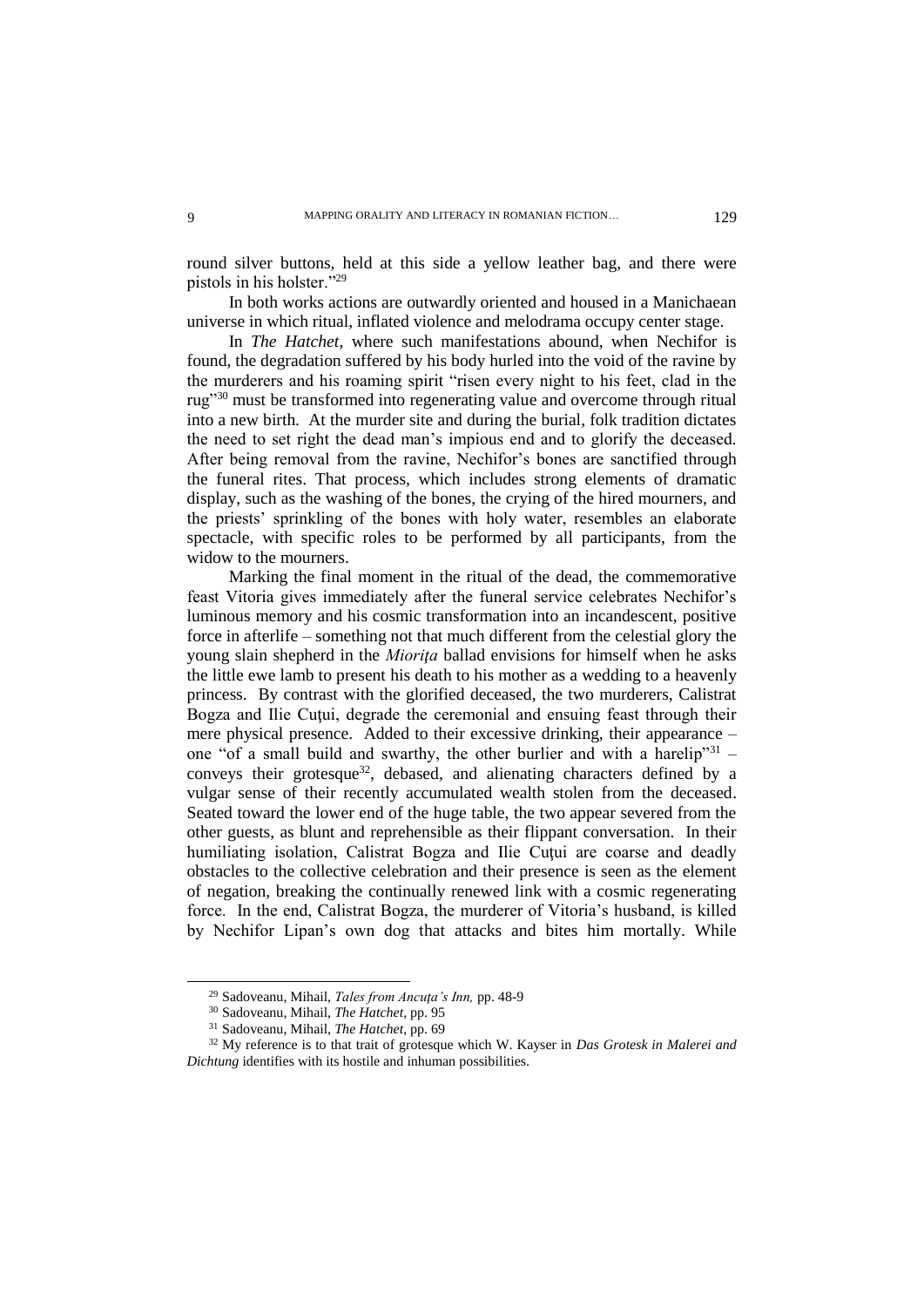bleeding to death, Cutui makes a dramatic, public confession of his crime and expresses his admiration for Victoria's ingenious investigation.

In Sadoveanu's vision, the travelers stopping at Ancuta's Inn are the ones best able to judge occurrences from the past and to become alarmed at the prospect of a threat to social well being and justice. It is there, in their midst, that the terms of social inclusion or exclusion are formulated, with the tales acting as an argument and criteria for the selection process. Stories of inclusiveness take account of persecuted lovers like the young *mazâl* and Aglăiţa, the *boyar*'s daughter in "The Tale of Zaharia the Water Witch," or the bold Todirită Cătană and the Lady Varvara in "The Other Ancuta"; and of outlaws who defend the lowly and the helpless, like the thief Vasile the Great and the suffering peasant in "Justice of the Poor." Other tales argue for the exclusion of evil rulers like Duca-Vodă ("The Blind Beggar's Tale"), cruel and greedy high ranking officials like Costea Căruntu ("The Other Ancuta"), wicked and depraved *boieri* like Răducan Chioru ("Justice of the Poor") or Năstase Bolomir ("The Dragon"), and heartless gypsies like the old man Hasanache who murder their own for immediate gain ("The Well Among the Poplars").

Amalgamated in the text of the *Tales*, are characters like Todiriţă Cătană or Vasile the Great who illustrate folk typology specific of the Danubian region, like the *haiduk* featured into the folk and high literature<sup>33</sup>. Reenacting ancestral myths of Romanian folk poems that feature the primitive motif of what George Calinescu calls "the invasion of erotic instinct"<sup>34</sup> some of the stories told in the *Tales* foreground violent sexuality turned into high romance material, as in the beautifully crafted love stories of Lady Varvara ("The Other Ancuta"), the tragic gypsy girl Magda whose body is thrown into a well as punishment for forbidden love ("The Well Among the Poplars"), or the privileged young girl Aglăiţa whose love for an unsuitable poor peasant ends on a happy note thanks to the intervention of a shrewd water witch.

Linked to orality as they are to elementariness, Sadoveanu's narratives highlight dialogic excess and draw attention to the highly visual, flat spectacle. In *Tales*, the travelers at Ancuta's Inn are engaged in a complex relationship and exchange that underscore epistemic oral structures and culturally determined practices of storytelling. Making clear the distinctions of class, literacy and comprehension between the travelers and the sophisticated narrator, the travelers' way of addressing one another effectively highlights the attributes that constitute an oral epistemic system and weaves them into the intricacy of the sophisticated narrator's literate engagement. Making possible a delicate equilibrium between the two systems, is one traveler whom the others

<sup>33</sup> Muthu, Mircea. "'Haiducul' in literaturile sud-europene," ["The Haiduk in East-European Literature"], *Revista de istorie şi teorie literară*, 32.3, July-September, 1984, pp. 68-73.

<sup>34</sup> Călinescu, G., op.cit., pp. 65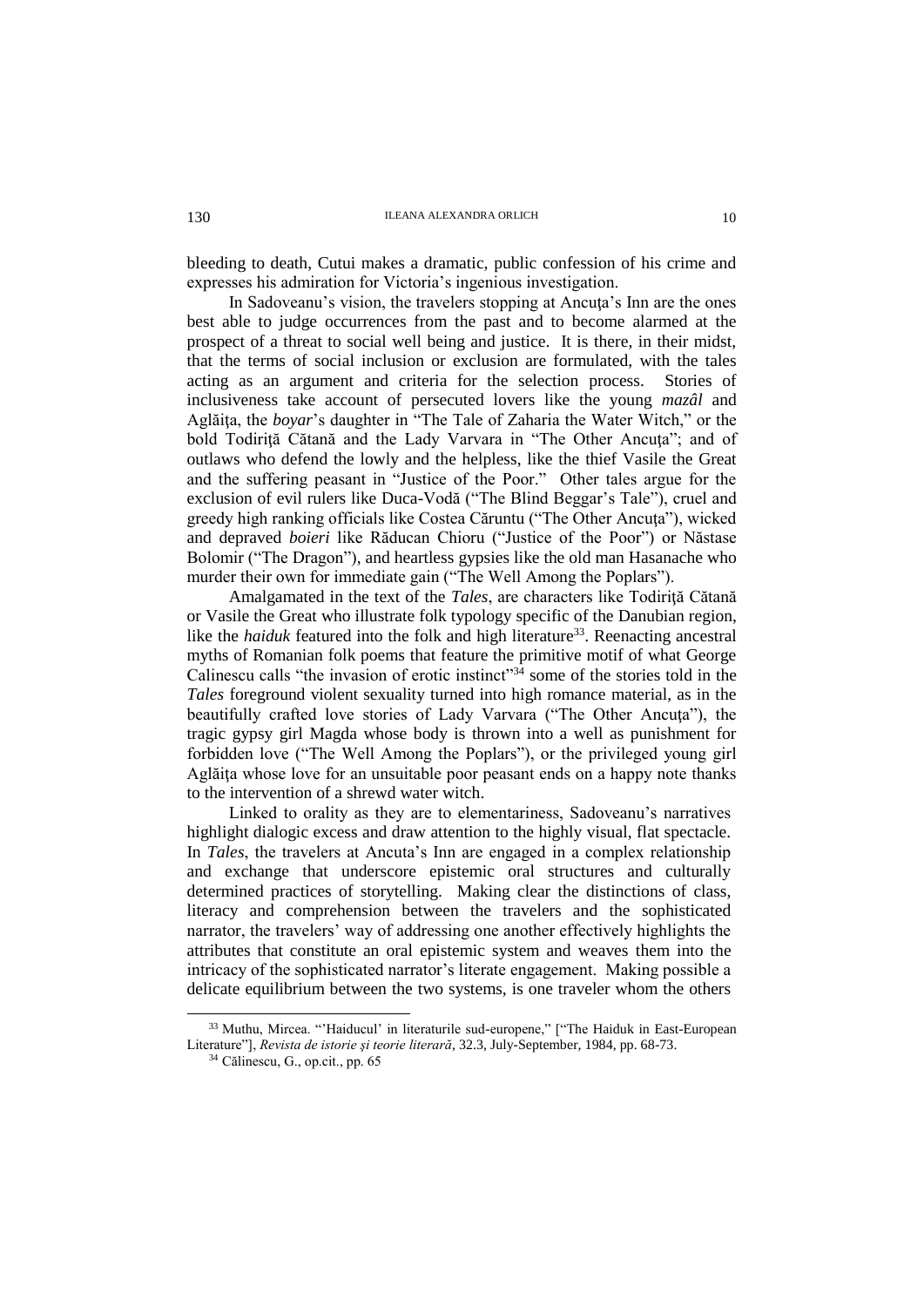respectfully call "worthy *Comis Ioniţă*,"<sup>35</sup> a marginally educated freeman, whom the unnamed narrator of the *Tales* cleverly uses to facilitate interactions at the inn and to familiarize not only the highly literate narrator but also the readers with the cultural idiosyncrasies of the community of travelers. When news of a modern, Western Europe, are brought to Ancuţa's Inn by agents of change like the Merchant Cristişor Dămian, the Comis acts as mediator and interpreter of the Merchant's travels as far away as Leipzig. In the ensuing dialogue that challenges their embedded cultural notions, the travelers hear about trains described as "a row of little houses on wheels fit on to iron rails ... drawn by a machine that whistles and puffs amazingly [and that] goes all by itself by means of fire, without horses"; deplore the lack in the West of specific Romanian culinary delights like "devilled lamb in garlic paste, sarmale, sour soup, or grilled carp"; marvel at the thought of "houses with four or five stories heaped on top of each other" and "streets made of one single piece of stone": and grumble that sending girls to school is "another custom that they [the West] should keep to themselves."

Illustrating what appears to be in *The Hatchet* yet another aspect of collective social memory, the spectacular wedding and funeral that Vitoria and her son encounter in their journey underscore the specific burdens orality places on cultural memory. Acting as a tenacious and reliable force in maintaining the apparatus of any civilization, these orally transmitted rituals lift Sadoveanu's storytelling to stimulating reflections on the vagaries of life that undercut the orally inflected expectation of mere social restoration and bring in the literate expectancy of a conventional novel. While conveying fidelity to human experience, the *Tales* develops an autonomously imaginative dimension, a narrative point of view that moves beyond the memory storage formulas of orality to communicate the novel's highly literate independence of vision and Sadoveanu's own personalization of village community.

And yet it seems that precisely these communities who can afford to narratively abandon the story of their communal self may also nurture individual characters whose existential dimension becomes the means by which an orally inflicted narrative reaches autonomously imaginative exigencies. In the worlds of *The Hatchet* and the *Tales*, both Vitoria and Ancuta bring into the narrative a transformative psyche, a vital reinforcement by which their characters' self-perpetuity is assured. And while this opening of their psyche to the outside world is in no way meant to disparage oral storytelling (whose collective self is similarly outwardly oriented), it

<sup>35</sup> The *Comis* was a ranking official in Moldavia, similar to an equerry, and whose position corresponded to that of a squire. Such a person was usually chosen from among the freemen, or free landholders, called *răzăşi*.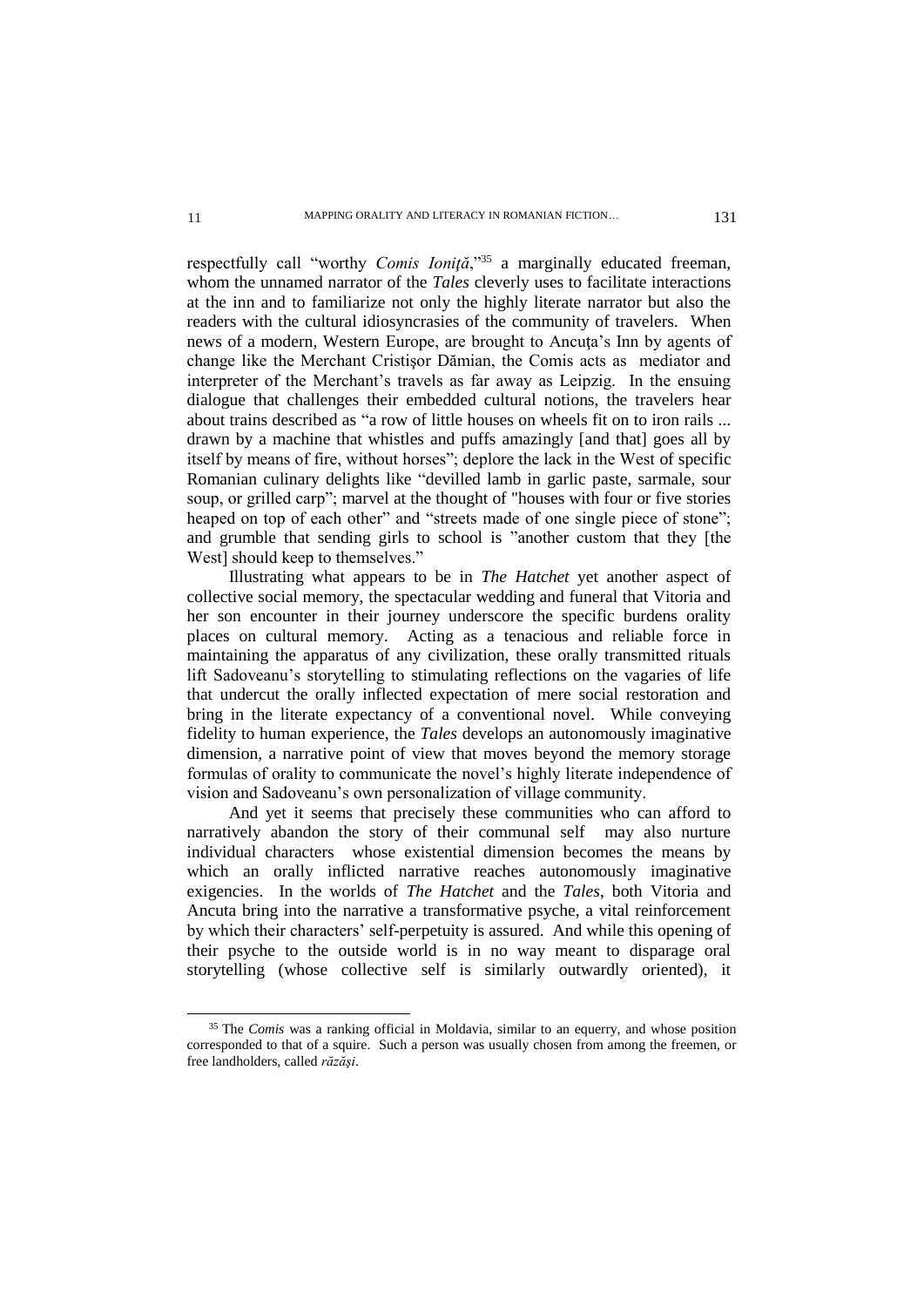## **ILEANA ALEXANDRA ORLICH** 12

underscores the specific innovation required of a literate bias disengaged from the voice of orality and oriented toward the reared-on-literacy reader.

On a superficial narrative level, the self of both Vitoria and Ancuta is fundamentally experienced in and through direct connection with others, the village world and the crowd of travelers at the inn. Once extricated from this community with which they identify for group definition, the two characters can begin to act for reasons that are no longer motivated by other persons or external circumstance. They become free, in a sense, to dwell on their existence as independent entities. While this process forces some kind of character isolation that may be anathema to the orally inflected individual (i.e., the illiterate travelers at the inn, the village peasants Vitoria encounters), it also allows for the continued transformation of both Vitoria and Ancuta and for the outgrowth, through their characters' development and resourcefulness, of a literaly inflected narrative.

In *The Hatchet*, Vitoria's separation from the group fosters an increased and even articulable introspectivity, encouraging the character's private thought and enabling her to objectify her experiences. Given the narrative capacity for Vitoria's existential independence, she begins to exhibit character development and further detachment from the group as *The Hatchet* gradually subordinates the *Mioriţa* ballad to Vitoria's personal narrative re-inscribing it in the space of modern Romania. In this context, Vitoria Lipan increasingly becomes the instrument for fashioning a "modern" Romanian woman. Unlike the absent feminine character in *Mioriţa*, the shepherd's mother who presumably accepts her son's death unconditionally, Vitoria Lipan disregards ancestral constraints and defies all odds as she goes boldly in her search for the murderers of her husband. Her journey takes her far away from her village and her encounters with various people along the way sharpen her physical endurance and creative intelligence while highlighting her womanhood as part of the natural order of things.

In addition to the obvious differences in the development of the plot, far from being a mere re-telling of the *Mioriţa* ballad, *The Hatchet*'s fast-paced drama is a significant revision of traditional representations and resonates with the feminist model of relating femininity to authority. Having lost her husband, Vitoria can now partake of the kindness and friendship of the new people she encounters, and she seems to be as well-liked by strangers as he once was, exchanging her traditional femininity for a rewarding homosociality<sup>36</sup> once

<sup>36</sup> I am using Eve Kosofsky Sedgwick's concept of homosociality to designate "the social bond between persons of the same sex; it is a neologism, obviously formed by analogy with 'homosexual,' and just as obviously meant to be distinguished from 'homosexual.' In fact, it is applied to such activities as 'male bonding,' which may be characterized by intense homophobia, fear and hatred of homosexuality." *Between Men: English Literature and Male Homosocial Desir,* New York: Columbia University Press, 1985. XIII.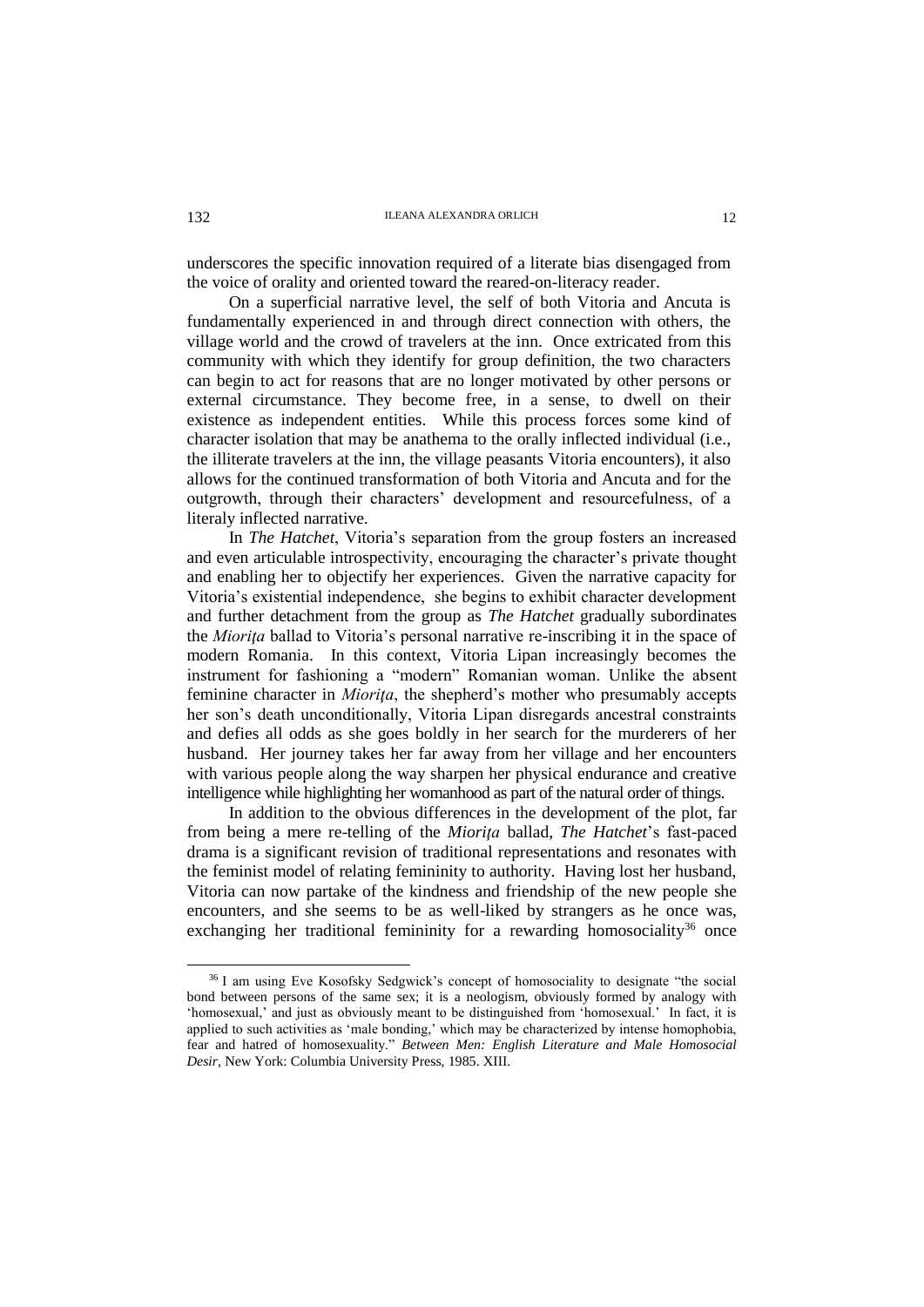enjoyed only by males. This new capacity gives Vitoria's public actions the legitimacy that will then enable her to denounce her husband's murderers – not as a wronged woman, but as an individual voice assimilated within the community. Thus *The Hatchet*'s fictional world signals the story's departure from self-possessive feminism and simply celebrates Vitoria Lipan as someone who transcends patriarchal history and obtains complete self-emancipation to hold to justice two murderers responsible for the social disruption that the slaying of a friendly and generous man brings to the community.

In the traditional culture of Romania, a country divided for many centuries during its long and turbulent history, the community is never an abstract concept, but a concrete, social framework sustained by specific human relations between husband and wife, parent and child, older brother and younger brother, and, above all, one friend and another. Such a formulation defines an individual as a relational being and positions him or her in reciprocal obligations to others in the family, the clan, the society. If the *Mioriţa* gives its readers a clear sense of the folk ballad's evolution into an instrument for ideological struggles, a process in which the ballad was constantly rewritten in versions that serve specific political premises, *The Hatchet* regulates the behavior of individual persons by requiring virtues that helped maintain the stability, as well as the harmony, of social relations. Although asserting as central the cardinal virtue of marital fidelity and moral integrity, *The Hatchet* also brings into relief Vitoria's quest for and public denunciation of her husband's murderers in order to restore both social order and the rule of justice. Her actions, loyalty to the memory of her husband, and determination to find justice help maintain the continuity of a set of social relations that begins in the family and ends in the absolute authority of the community (which regards the family as its foundational unit).

In final analysis Sadoveanu's recreation of the *Mioriţa* ballad in *The Hatchet* involves two narratives: Vitoria's personal narrative that openly celebrates her strength and wisdom by degendering the *Mioriţa* ballad to assert that women are often stronger than men, and a national narrative designed to place Vitoria's story in a specific social context delineated in fulsome harmony with the enactment of folk traditions generally confined to an orally inflected narrative. As the story line develops, Vitoria's personal narrative is gradually subordinated to the national narrative, and the individual heroine increasingly becomes the instrument for fashioning a new woman, one capable of protecting and controlling her own life and family.

This formula of steering a narrative away from its generally collective, orally inflected orientation toward a mythical and literately inflected character is repeated in the *Tales*, where the beautiful innkeeper Ancuţa is drawn into the narrative as a rich, resourceful female character of the type that function in Romanian folklore as mythic archetypes. If the inn is a picture of the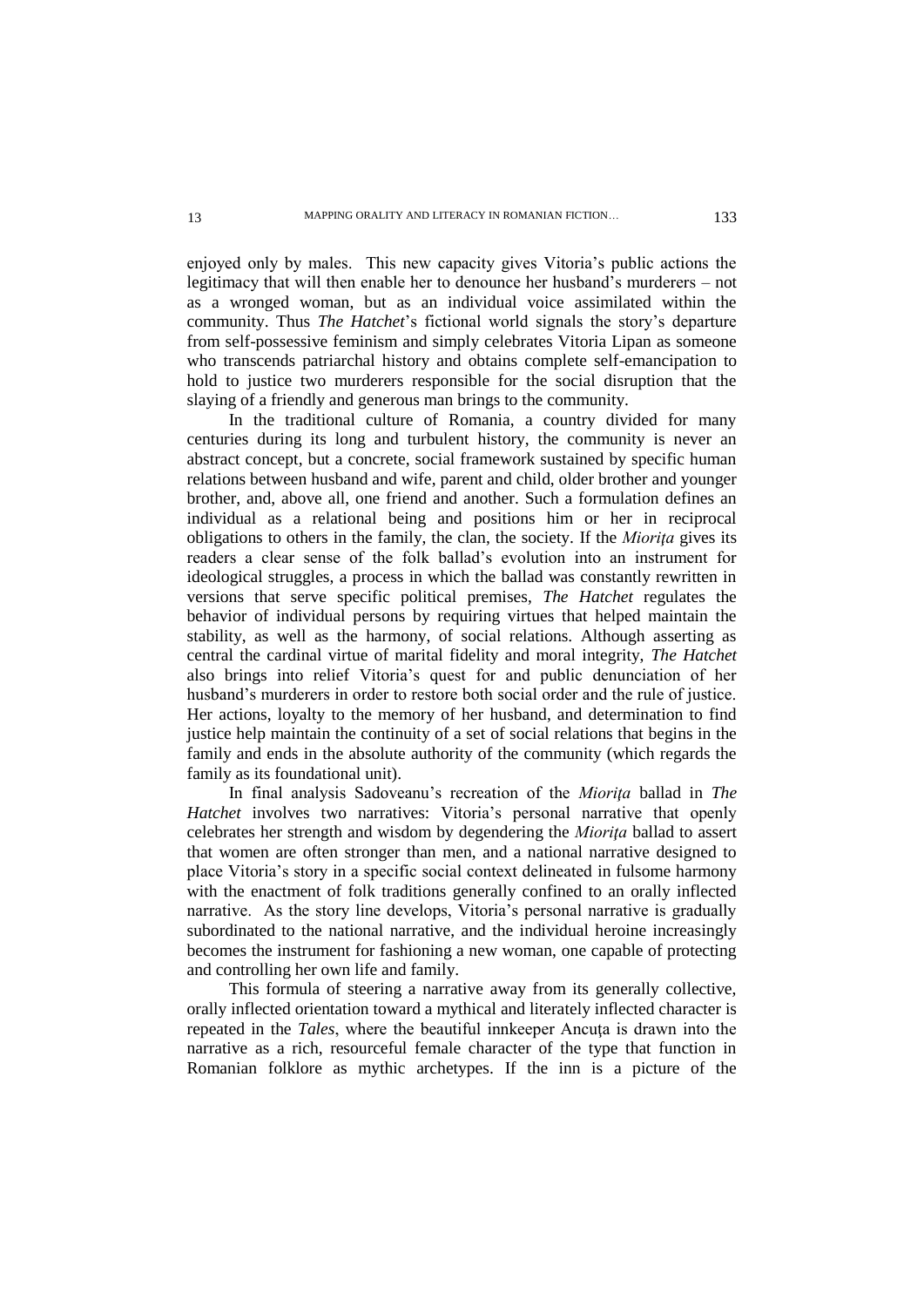## 134 ILEANA ALEXANDRA ORLICH 14

relationship between men and women in the Moldavian community of the time where men dominate and rule over the public space as they drink wine and tell their stories, women like Ancuţa have their revenge. Nobody really cares about the inn's architecture, and most people who stop at the inn don't even notice its shape which men have erected. It is inside the inn where Ancuţa, like her mother before her, pours the wine, "stirs the fire smouldering under the ashes"<sup>37</sup> and presides over a place where reality and fantasy mix and where fine food, good wine, and good cheer welcome the travelers. The inn is thus Ancuta's temple where she cooks and cleans, and where she has her role to play: connected to the cycle of the week, watching over its basic anthropological rhythms that include feeding, she makes livable and enjoyable the interior realm, the inside space which is warm, sheltering and comfortable. Like the archetypal figure of Sf. Vineri (Saint Friday) in Romanian folk tales, she is a mother figure, at home in a female universe of birth, germination and crops.

But she really can be much more than that. The story *The Other Ancuţa*, which is the fifth and central narrative among the total number of nine stories, introduces the other Ancuța, the younger innkeeper's mother, as a womansubject within the story itself. As a paragon of femaleness, prodigal in her gifts and relentless in applying corrections, she dramatizes the inexhaustibility of female folk types that mediate between reality and imagination, human nature and supernatural creations. In an unjust feudal society, she devises a clever escape for the bold haiduk Todiriţă Cătană and his love, Lady Varvara, and her symbolic status becomes consonant with a modern woman-centered reinterpretation of Romanian culture. In helping the two lovers, who come from antagonistic social classes, the other Ancuţa uses her intellectual prowess to manipulate a patriarchal structure and to attain societal change through social dis-integration: with the two lovers' escape and subsequent marriage, love turns into a powerful weapon, a place of passage or a threshold where nature confronts a rigidly categorizing culture. A site for the transformation of the social power relations, the space of the inn where Todirită Cătană seeks shelter becomes a ferociously feminine place. Here the other Ancuta humbles the power structure and reinscribes the traditional roles of men and women in a space that eschews stillness and silence.

If expression in the oral culture is fundamentally tied to the voice, the inn is the visual site or the space of oral rhetoric. Experienced primarily as utterance, the stories told at the inn provide a narrative example that is heavily orally inflected and thus devoid of immediate cultural aplomb. The absence of locale, the whatness of a place like Ancuta's inn, leads to the unassimilated moments of visions disconnected from our cultural appropriation and memory.

<sup>37</sup> Sadoveanu, Mihail, *Tales from Ancuţa's Inn,* pp. 48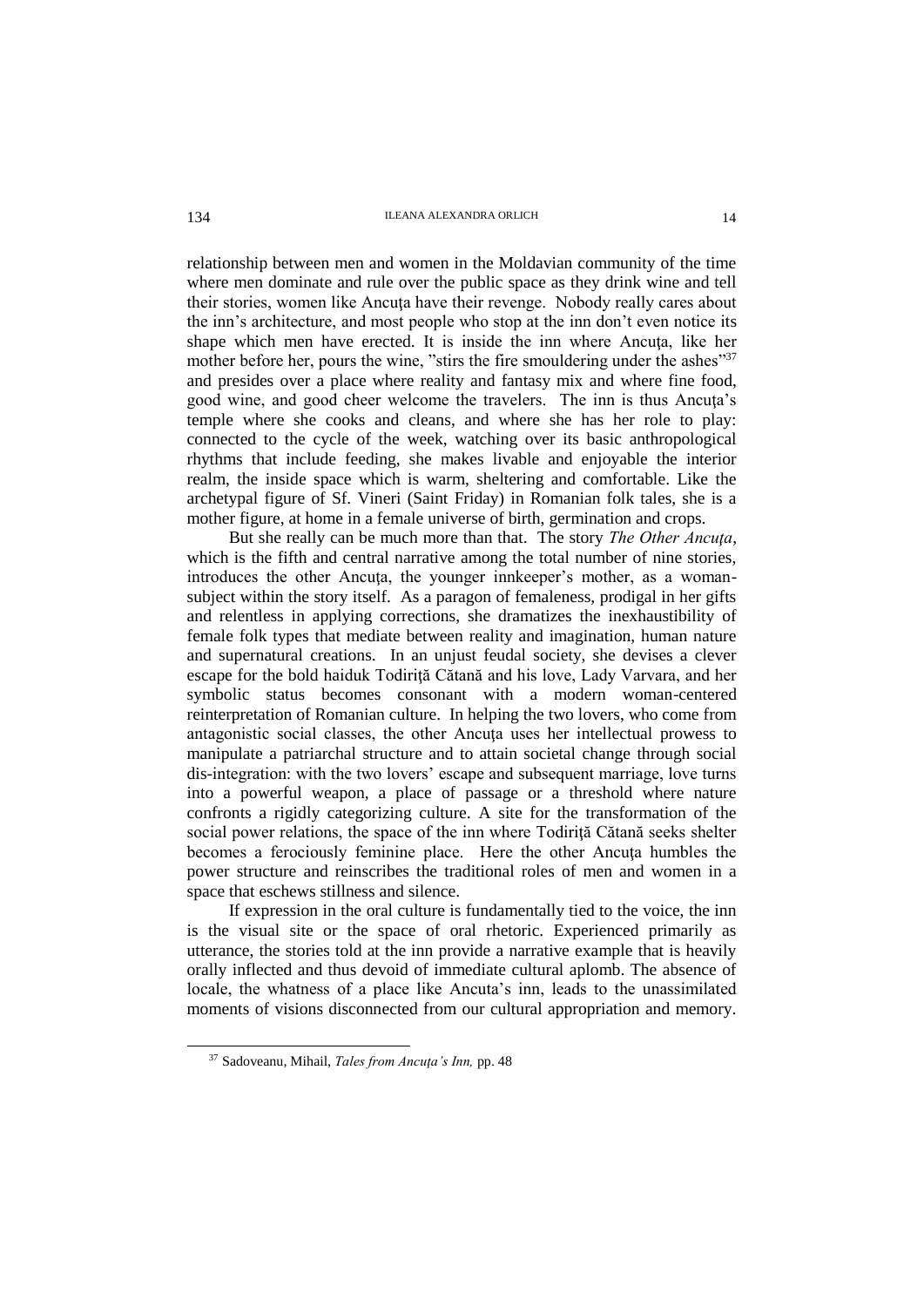To be assimmilated, such visions require the enabling dimension of literacy that is essential to take orality and out of the ordinary and transform mere site into place. As if to explain the need for a detailed set and decor for the *Tales*, Sadoveanu, in a short note that precedes 1964 edition of the novel, raises the issue of the inn's authenticity. Bringing his own childhood memories into the discussion, Sadoveanu declares that his own mother had spent her childhood in the region around the inn "in a poor little village called Verşeni," and that he himself had seen it as a child whenever he went to visit his grandparents, Sadoveanu proclaims categorically that "Ancuța's Inn is no fiction. It actually existed and was famous in the past century. Its ruined walls still stood some ten years ago when the last heirs divided the bricks to build two modest farm houses for themselves, not very distant from each other."

By turning orality into literacy Sadoveanu's own reportage becomes the very basis of the narrative and visual texture, the very impulse by which memory is articulated to legitimize narration. From the start, the narrator states that the inn is rigid and symmetrical, muscular and protected with barred gates which look like an armor:

"Ancuţa's Inn was not merely an inn, but a genuine fortress. It had walls as thick as from here to way over there, and barred gates such as I've never seen in my life. People, cattle, and carts could take shelter within and be without fear of the thieves and robbers.

At the time I'm speaking of there was still peace in the land and good will amongst men. The gates of the inn stood wide open like those at the Prince's court. And on mild autumn days you could see the Moldova Valley through them, stretching as far as the eye could see, and the mountain mists on the evergreen forests as far away as Ceahlău and Hălăuca.<sup>9</sup> And, when the sun buried itself in the other world and the distant landscape dimmed and slid into dark mystery, the fires in the courtyard lighted up the stone walls, the dark recesses of the doors and the latticed windows."

The combination of the geometry, the phallic imagery, and the way in which the building looks like a man in armor, an intimidating gate and outside geometry of stone walls with the high gates that send out travelers across the Moldavian land, are inextricably tied to the ability to depart from the mere visual and the human voice. Demanding a literate inventiveness, the description of the inn reflects a different sort of reality, one that accords reality the opportunity to be constructed beyond and above the voice, in a quieter way, deviating from the oral episteme, through the inflections of a literacy intellectually comprehensible and performatively engaging.

As monographs of village culture in which oral articulations give way to the spectatorial quietude of what Roland Barthes calls writerly (scriptable) literature<sup>38</sup>, *The Hatchet* and *Tales* offer a canonization of folklore, a rewriting

<sup>38</sup> Barthes, Roland. *The Pleasures of the Text*. New York: Farrar, 1975.